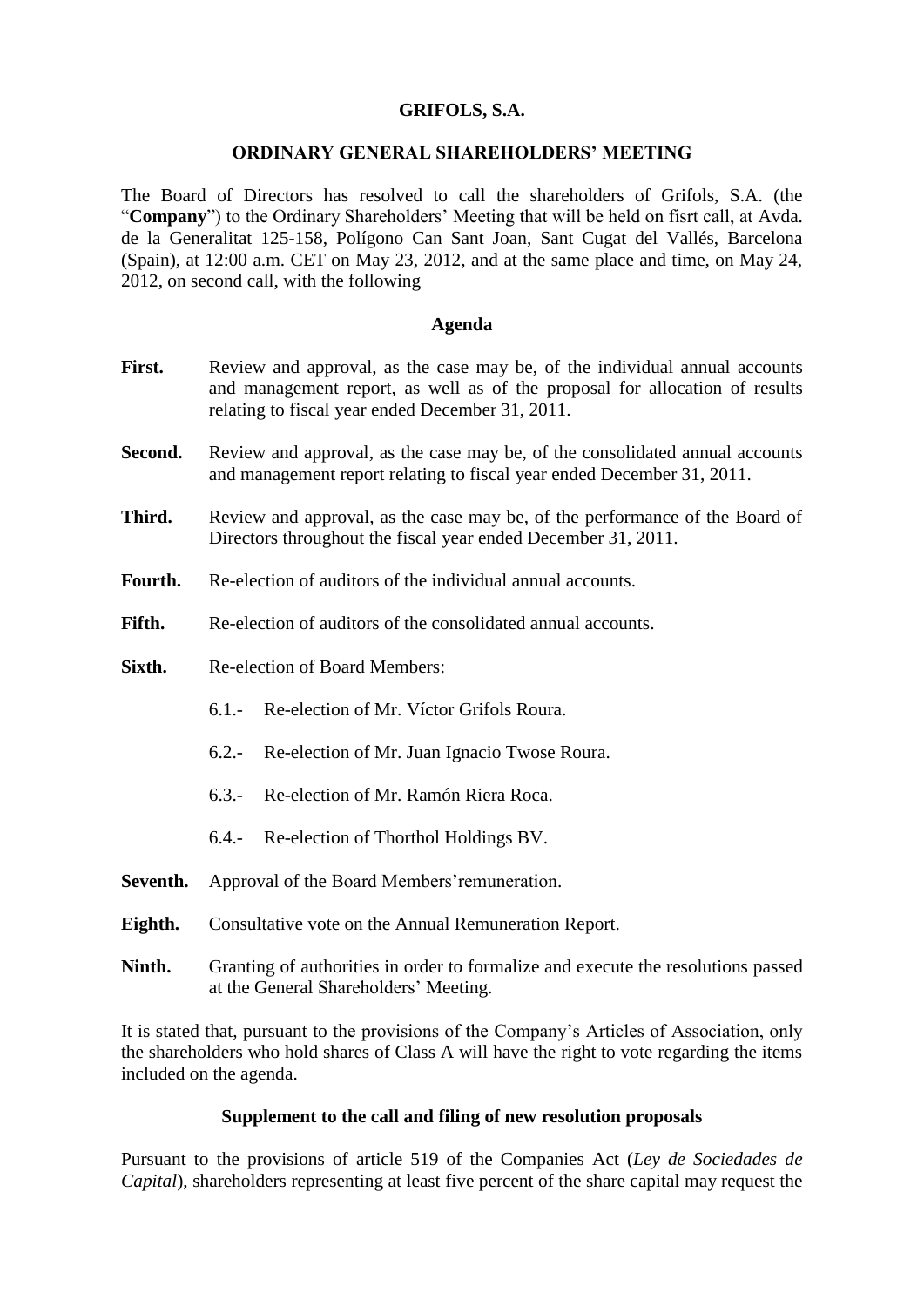publication of a supplement to this call, including one or more items on the agenda, and filing well-founded resolution proposals on matters already included or that should be included on the agenda, provided that the new items are duly justified or accompanied, as appropriate, by a substantied resolution proposal. This right may be exercised by means of verifiable notice that must be received at the registered office of the Company, within five days following publication of this notice of call or, as the case may be, of the supplement to the call. Such notice must provide evidence of the identity of the shareholders exercising such right and the number of shares they currently hold, as well as the items that, as the case may be, should be included on the agenda, and must be accompanied by all relevant documents.

# **Right to Information**

As from the date hereof, any shareholder will have the right to examine at the registered office of the Company (calle Jesús y María, 6, 08022 Barcelona), to look up on the corporate web page [\(www.grifols.com\)](http://www.grifols.com/), and to obtain on request the inmediate delivery of the following documents, free of charge:

- (i) Proposed resolutions corresponding to each of the items included on the agenda of the General Shareholders' Meeting;
- (ii) Individual and consolidated annual accounts of the Company relating to fiscal year ended December 31, 2011, together with the corresponding audit and management reports;
- (iii) Annual corporate governance report relating to fiscal year ended December 31, 2011;
- (iv) Annual report on the Board Members' remuneration; and
- (v) Professional profile and biography of the Board Members whose re-election is proposed to the General Shareholders' Meeting.

Additionally, pursuant to the provisions of articles 197, 272 and 520 of the Companies Act (*Ley de Sociedades de Capital*), article 39 of the Regulations of the Board of Directors and article 9 of the Regulations of the General Shareholders' Meeting, the shareholders may request the Board of Directors in writing, from the date of publication of the notice of the call and until the seventh day before the date the General Shareholders' Meeting is scheduled to be held, or verbally while the meeting is being held, the information and clarifications that they may deem necessary, or to raise any question thay may deem pertinent regarding the items included on the agenda. Furthermore, shareholders may request, by the same deadline and form, any information or clarification or to raise any questions concerning the information accessible to the general public that has been provided by the Company to the National Securities Market Commission (*Comisión Nacional del Mercado de Valores*) since the last General Shareholders' Meeting (December 2, 2011) and regarding the auditor's report.

### **Right to attend**

All shareholders will have the right to attend the General Shareholders' Meeting of the Company, as long as their shares are registered under their name in the corresponding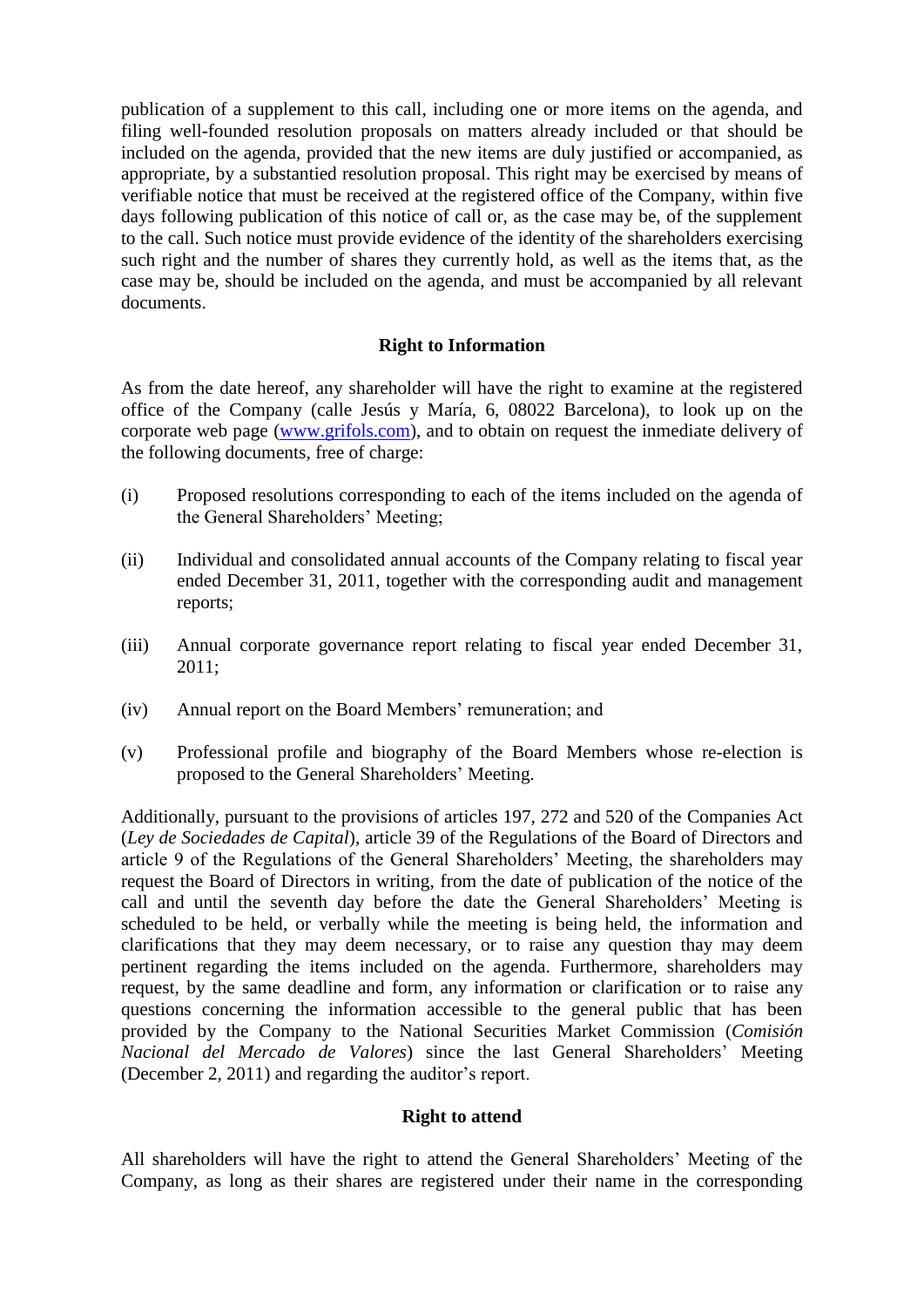accounting registry at least five days prior to the day on which the General Shareholders' Meeting is to be held.

In order to exercise the right to attend, the shareholder must have the relevant attendance card issued for such purposes by the entities responsible for the accounting registry.

Any shareholder having the right to attend may be represented by another person, even if such person is not a shareholder. The representation shall be conferred on a special basis for this specific General Shareholders' Meeting, in writing or via a distance communication means as set forth below.

# **Vote and distance voting**

Shareholders may cast their vote regarding the proposals included on the agenda through the following distance communication systems:

- (a) by means of postal correspondence, by sending the attendance, delegation and distance voting card, duly signed and with indication of the direction of their vote, to the following address: Grifols, S.A. (Ref.: General Shareholders' Meeting), calle Jesús y María, 6, 08022, Barcelona, Spain; and
- (b) by means of electronic communication, through the Company's corporate web page [\(www.grifols.com\)](http://www.grifols.com/), as long as the security of the electronic communications is ensured, and the electronic document through which the vote is casted includes a recognized electronic signature, pursuant to the provisions of the Electronic Signature Act (*Ley de Firma Electrónica*), or is considered valid by the Baord of Directors because it fulfils the adequate guarantees on authenticity and identitiy of the voting shareholder.

Likewise, the shareholders may confer their representation, specifically for this General Shareholders' Meeting, by the following distance communication systems:

- (a) by means of postal correspondence, by sending the relevant attendance card duly signed as appropriate, with indication of the name and the identity document of the shareholder granting the vote, to the following address: Grifols, S.A. (Ref.: General Shareholders' Meeting), calle Jesús y María, 6, 08022 Barcelona, Spain; and
- (b) by means of electronic communication, through the Company's corporate web page [\(www.grifols.com\)](http://www.grifols.com/), as long as the security of the electronic communications is ensured and the electronic document through which the vote is casted includes a recognized electronic signature, pursuant to the provisions of the Electronic Signature Act (*Ley de Firma Electrónica*), or is considered valid by the Board of Directors because it fulfils the adequate guarantees on authenticity and identity of the voting shareholder.

The shareholder who confers his representation by distance communication systems must notify the appointed proxy of the representation conferred. When the representation is conferred to a Company's Board Member and/or the Secretary and/or the Vice Secretary, such communication will be deemed to be made upon receipt by the Company of the distance delegation.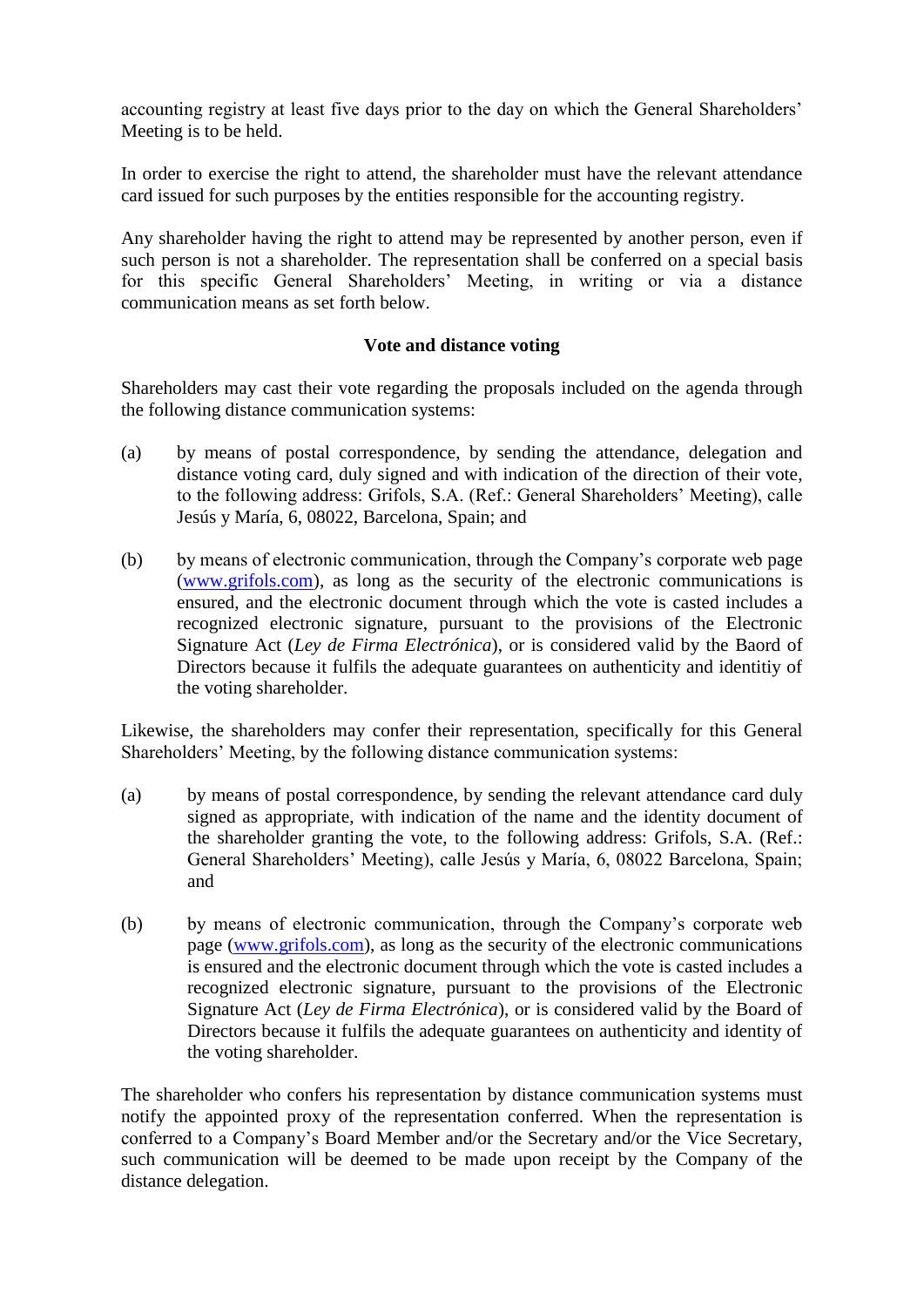Distance delegations must be accepted by the proxy, not being able to join otherwise. For this purpose, all distance delegations in favor of individuals other than the Company's Board Members and/or Secretary and/or Vice Secretary must be printed out, signed and submitted by the proxies, together with an identity document, to the personnel in charge of the shareholders registry on the date and place where the meeting is to be held, within the hour immediately prior to its scheduled start.

Moreover, the delegation card duly completed and signed may also be submitted by the proxy physically attending the Meeting, together with an identity document, to the personnel in charge of the shareholders registry on the date and place where the General Shareholders' Meeting is to be held, within the hour immediately prior to its scheduled start.

In order to be valid, both the vote and the distance delegation must be received by the Company at least five (5) days prior to the date set for the General Shareholders' Meeting.

The Company reserves the right to modify, suspend, cancel or restrict the mechanisims for electronic voting and delegation for technical or security reasons. The Company further reserves the right to request such additional identification from the shareholders as may be deemed convenient in order to ensure the identity of those attending the meeting, the authenticity of the vote or the delegation and, in general, the legal certainty of the General Shareholders' Meeting being held.

The Company will not be liable for damages that may be caused to shareholders due to the lack of availability and effective operation of its corporate web page and of the services or contents provided through such page as a result of any failure, overload, line failure, connection fault or similar events not attributable to the Company that may impede use of the electronic voting or delegation systems.

Computer application for casting the vote and the delegation through electronic means will be operative as of May 9, 2012, at 00:00:01 hrs. CET and up to May 17, 2012, at 23:59:59 hrs CET.

## **Participation of a Notary at the Meeting**

The Board of Directors has resolved to request the presence of a Notary in order to draw up the minutes of the General Shareholders' Meeting, pursuant the provisions of article 203 of the Companies Act (*Ley de Sociedades de Capital*).

## **Personal Data**

Personal data sent by the shareholders to the Company to exercise their information, attendance and representation rights at the General Shareholders' Meeting or the personal data provided for such purpose by the entities which are the depositaries of the shares held by such shareholders, shall be processed by the Company to manage the development, compliance with and control of the existing shareholder relationship as well as the organization and arrangements of the General Shareholders' Meeting. Moreover, the data collected will be incorporated into files for which the Company is responsible, the purpose of which is the management of all matters related to the development of the General Shareholders' Meeting. Shareholders have a period of thirty (30) days as from the date on